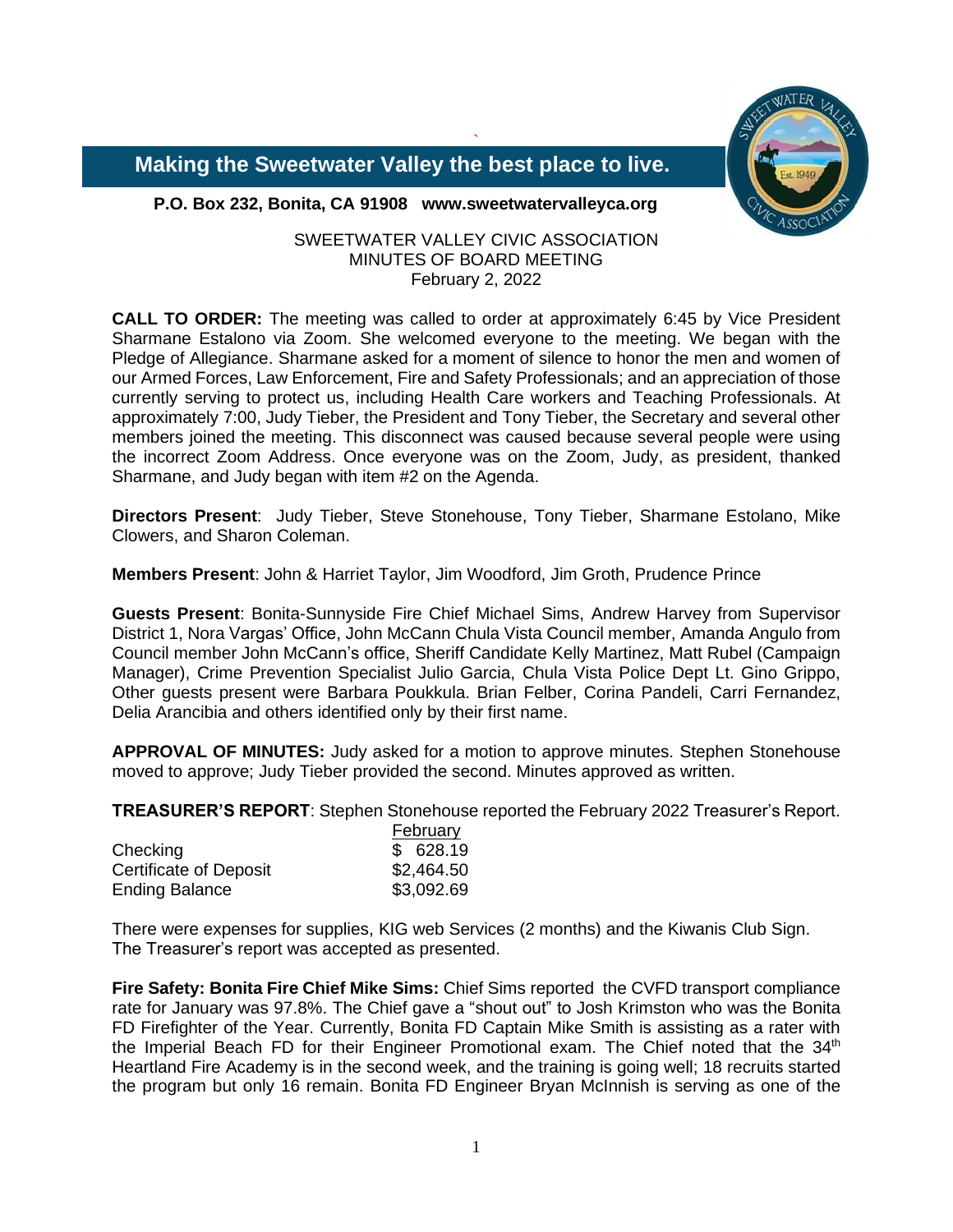instructors at the Academy. This month, Chief Sims will be taking Engineer MCInnish to a leadership conference in Irvine.

During February, Bonita Fire Department crews will be cutting down dead palms along the river bottom. The chief requested that we give them a honk and a wave. Starting in March, the contractor, selected by the Bonita FD, will also be cutting dead palms and transporting the debris to the land fill. Judy requested that all trails remain open during this work.

## **Law Enforcement Reports:**

## **CHP, Officer Salvador Castro:** Not present

**Sheriff Dept. Crime Prevention Specialist, Julio Garcia:** Crime is up in the area, but Bonita still has the lowest crime rate in South County. Although crime is up, arrests are also up. One major issue is car break-ins. The advice is to never leave items in your car in plain view. Many crimes are occurring close to the freeways since these locations provide easy "get-away" options. Specialist Garcia showed a Crime Map which illustrated where crimes are being committed in Bonita.

Specialist Garcia addressed the homeless by indicating they have a unit in the Bonita area that works the homeless issue. At one encampment, the sheriff's homeless unit offered 12 people remedial services, including housing, but only 2 accepted the unit's offer. Nonetheless all the homeless in that location moved, probably to a new location, but will probably come back to this location, eventually.

The Sheriff Department is interested in school safety as regards to traffic and positioning officers in Bonita school areas to protect the school children. Recently, there have been 2 sheriffs who have spent 1.5 hours on patrol near schools. Judy thanked the Sheriff's Department for patrolling Sweetwater Rd at Valley Vista school.

A discussion arose regarding the Safety Center in Bonita. The response was provided by Jim Woodford. This led to a question from Harriet Taylor regarding the Sr. Patrol and the Sunnyside School patrolling by the Sr. Patrol, which has been extremely limited because of covid. Jim projected that the Sr. Patrol would be at Sunnyside School again beginning in March. The Sr. Patrol needs volunteers, and the academy training schedule is later this year in Poway. Since this is a long-distance drive, the suggestion was made that training happen once a year closer to Bonita. People wondered if the Sheriff Deputies could be at the Sunnyside School during peak traffic times when most needed. Specialist Garcia indicated that he would bring the Sunnyside school traffic issue at his next meeting with officers

A discussion arose about car break-ins at the Morrison Pond staging area. The break-in times seem to be in the late afternoon (i.e., 4-6 p. m.). Officer Garcia took note of the issue but reminded everyone that the deputies' shift starts at 6:00 p.m. and they need 30 minutes to check out and interface with the officers on the next shift. This entire process takes about 45 minutes.

The Sunnyside Safety Patrol officer, Barbara Poukkula, the Sunnyside principal, and Sharon Quinn (Sunnyside safety committee) talked about Sunnyside School and traffic control. The school's safety patrol starts at 7:05 a.m. and lasts until approximately 7:45 a.m. when school starts. Traffic gets heavy at 7:20 a.m. In the afternoon, school dismisses at 1:50 p.m. There are also safety patrols on Central at Bell Bonnie Brae at the same time as on San Miguel Rd (SMR). On Friday, school dismisses earlier so all patrols start at 12:50 p.m. Several other discussions occurred regarding Sunnyside School such as the location of deputies when they support the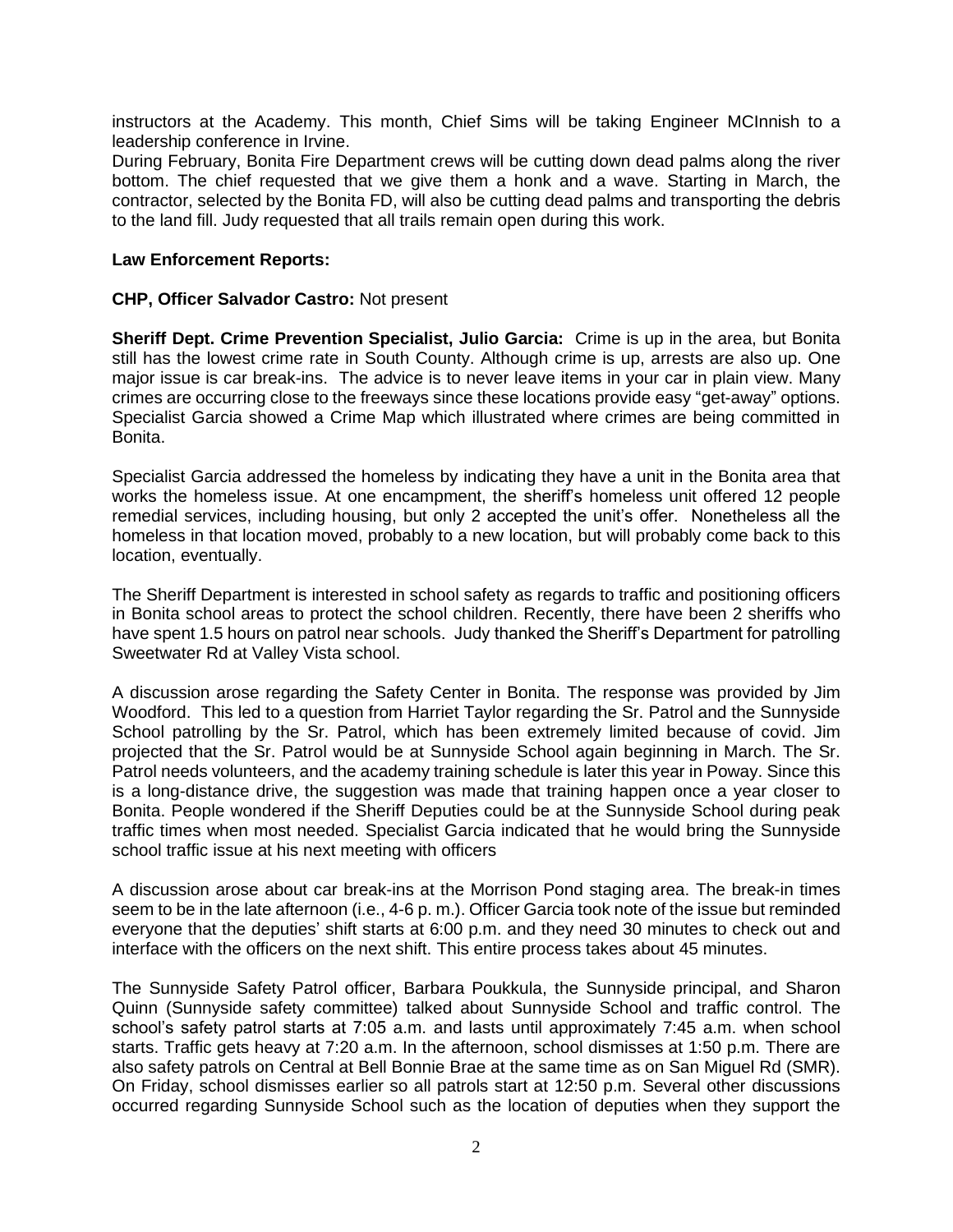school and the solar project currently underway at the school and its affect on traffic. Specialist Garcia asked Barbara to send him the names of people at Sunnyside school that Sheriff officers should contact so traffic control will be more efficient. Jim Growth addressed the traffic issue on SMR by indicating speed was a problem especially on Saturday and Sunday when most people use the bike park.

A discussion about the theft of catalytic converters was addressed by Specialist Julio Garcia who noted this is a problem in north and east counties, for the last four months but not in Bonita. There are some thefts in the South Bay.

**Chula Vista Police Officer: Lt. Gino Grippo of the Chula Vista Police Department:** Since this was Lt. Grippo's first meeting with the SVCA, Council Member John McCann introduced the C.V. police officer who has been on the Force for 18 years and does an excellent job. John, then, turned over the discussion to Lt. Grippo

Lt. Grippo reminded us that part of Bonita is in Chula Vista and C. V. officers are in that part of Bonita as part of their standard patrol activities. Judy told the Officer that Chula Vista police officers in the CV part of Bonita are appreciated. Again Lt. Grippo indicated that they do have several officers in Bonita on a regular basis and that 2 canine patrols are close by. Lt. Grippo also indicated that traffic is a concern and people agreed that traffic is a top concern. People also said that officers on motorcycles work very well when enforcing traffic laws. Further discussion revealed that CV police and the sheriff work together during emergencies and that traffic enforcement is jurisdictional.

Further discussion included panhandling on Bonita Road and E Street, cooperation among the CHP, Sheriff and CV Police, homeless along the 805, and involving the Sr. Patrol in some situations.

# **Elected Representative Reports:**

# **House of Representatives Sara Jacobs' Office Christopher Frantz:** Not present

**Council Member John McCann:** The Council member noted the trash strike has ended but Republic Services is still not back to full performance. He further indicated that Chula Vista has a plan to pay off the SR125 toll road and is moving forward with that plan which includes CALTRANS taking over maintenance of the SR125. Some of the Councilman's activities on SR125 have involved State Senator Ben Hueso. Discussion followed with the consensus that the elimination of toll was far in the future. Most people seemed more concerned about the toll from SR54 to San Miguel Ranch Rd which causes excessive traffic in Bonita by drivers wanting to avoid the toll. Councilman McCann admitted that solving the toll problem is a "heavy lift" but that progress toward a solution is being made. John Taylor addressed the financing for the SR125 which requires \$40 million in 2027 to pay off an installment of the loan. John Taylor was under the impression that SANDAG might adjust the toll to help pay the installment and hoped they would not increase the toll to help pay the installment. Council McCann told us that he believes that the first phase of the plan is to get SANDAG to refinance the current loan and he is hoping that the entire loan can be paid off in 10 years. Jim Groth indicated that US Representative Jacobs may have federal funding available, and that John McCann should contact her.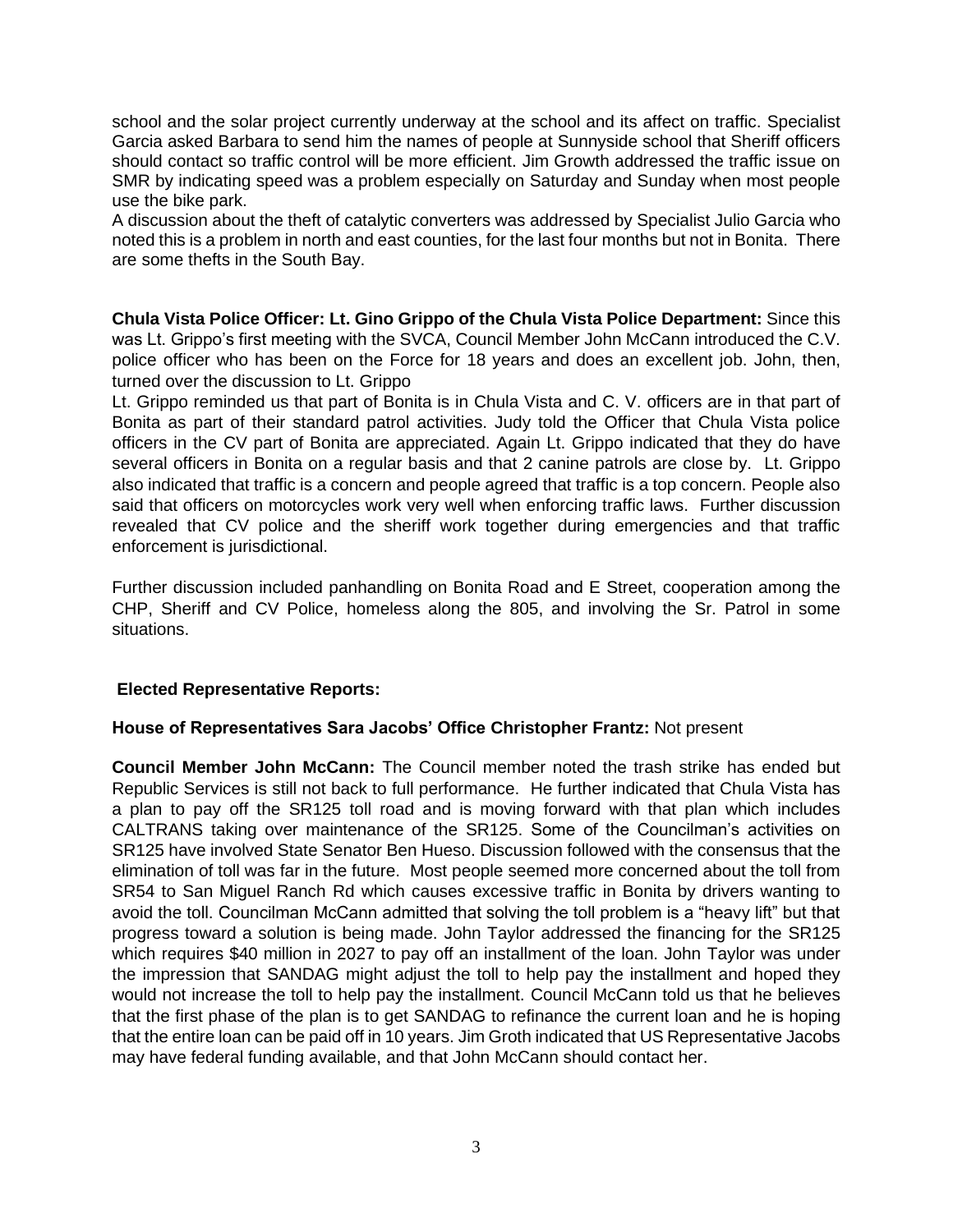Councilman McCann addressed Rohr Park by indicating no condos are planned and that upgrades to the park have already been made and more upgrades are planned for the park and the golf course within the park. Councilman McCann indicated he is pursuing a master plan for Rohr Park and wants to form a committee of stakeholders including representatives of Bonita on the Committee.

People wanted to know about the status of the Berdeski strip mall on Bonita Rd. and whether Chula Vista was working to get improvements there. Councilman McCann indicated a new roof is in process on one of the buildings and that Chula Vista is working with the owner to get other improvements accomplished. Chula Vista's plan for the shopping center is to work in a similar fashion as they did with the Von's shopping center on Bonita Road.

**Andrew Harvey, Supervisor Nora Vargas Representative**: Andrew noted that the Traffic Advisory Committee (TAC) will accept new appointees in March 2022. He noted that Supervisor Vargas' district changed because of the Independent Redistricting Commission report. She gained some areas while losing others; Bonita remains in District 1. Andrew indicated that Shigella bacterial infection cases had abated, and no new cases have been reported. Jim Groth thanked Andrew for working with County staff to get the La Finca property fenced and cleaned up.

**New Business. Guest Speaker. Undersheriff/Candidate Kelly Martinez** Judy's introduction of Kelly Martinez, currently serving as the Undersheriff of San Diego County.

I am excited to announce our guest for this evening's meeting, Kelly Martinez, who serves as the current Undersheriff of San Diego County. Kelly is an announced candidate for the position of Sheriff, San Diego County, and was just included in Sunday's SAN DIEGO UNION-TRIBUNE feature article on Phenomenal Women in Law and Public Safety. Kelly was recognized for her more than 36 years of service and leadership to the citizens of San Diego County.

While our Civic Association is a-political, in that we do not endorse candidates running for public office, we feel it is important to:

- know the candidates,
- what are their priorities,
- how best will they accomplish their stated objectives,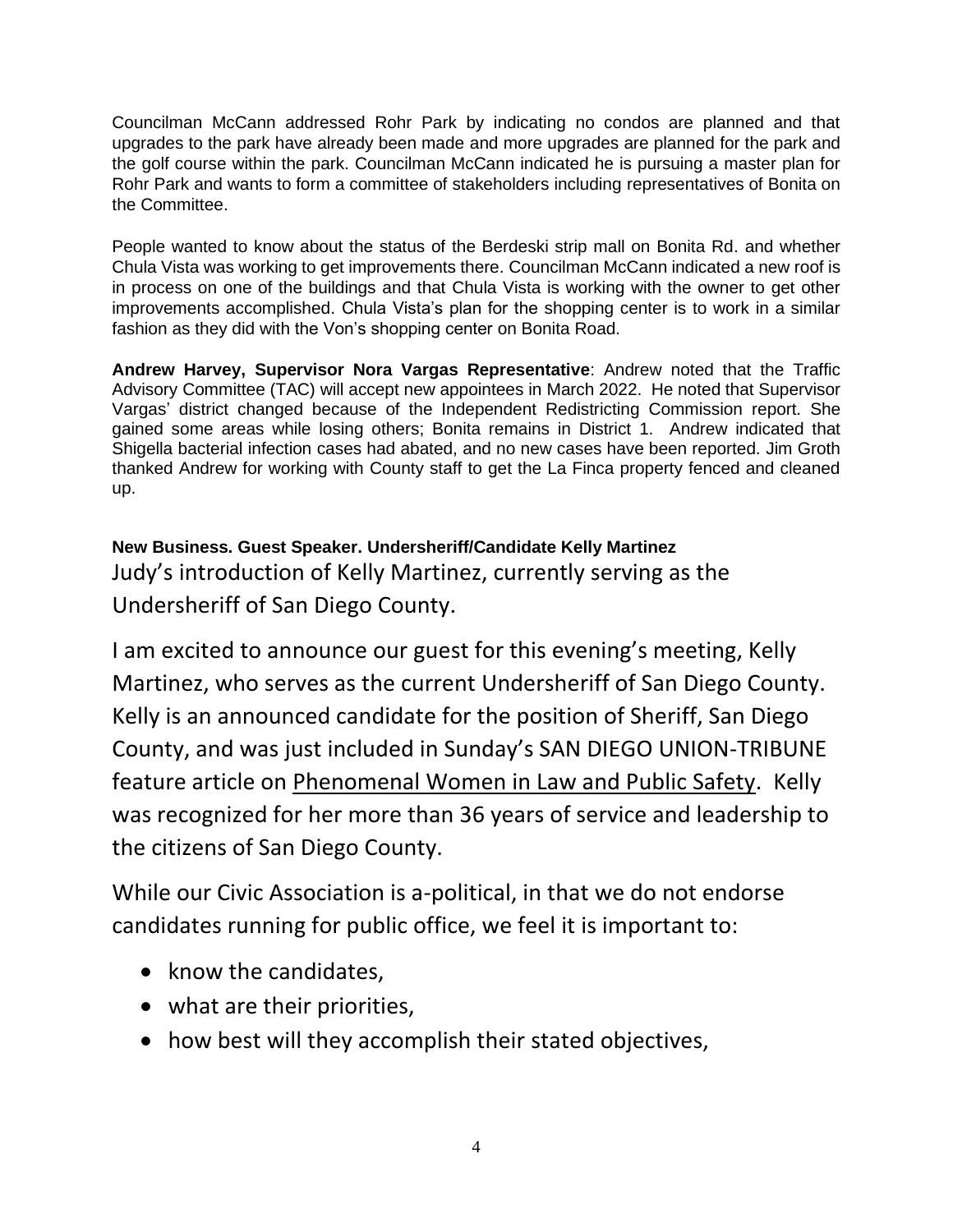• and, perhaps most importantly, how responsive will they be to our local concerns and important issues.

With that in mind, our association crafted candidate discussion questions that have been forwarded to Ms. Martinez. We hope these questions will be the starting point for a meaningful discussion with time for questions.

Kelly, please feel free to organize the rest of this meeting however you wish. I only add that we try to conclude our meetings by 8:30 p.m.

With that, I now turn the meeting over to Kelly Martinez, Candidate for the Office of Sheriff, San Diego County.

Undersheriff/Candidate Martinez gave a shoutout to Specialist Garcia and thanked him for the work he does. She gave a brief history of her work experience starting her career at Las Colinas. Her husband led a canine unit here in Bonita. She reported that she runs the day-today operations in the Sheriff's Department and administers a \$1B budget. She the listed the large numbers of job responsibilities that the Sheriff's Department has.

Undersheriff/Candidate Martinez underscored her current endeavors and those she would pursue if elected to office of Sheriff, San Diego County. The first goal is the hiring of new officers and retention of current officers. Many current officers are retiring. In addition, she noted that the jails have both an acute shortage of healthcare professionals and deputies. Existing health care professionals are on mandatory overtime. She indicated that there is a shortage of 187 Health Care Professionals. She is working to resolve these issues with staff increases and better pay.

Her second goal is to ensure public safety and noted there has been an uptick in violent crimes where guns are used. Theft has also been a problem.

A third goal is to address the cannabis situation, with an emphasis on unlicensed facilities. In 2020 the Sheriff's Department set up an enforcement team which she intends to continue. She indicated that licensed cannabis dispensaries are under reasonable control, and the plan is to eliminate unlicensed dispensaries during 2022, since this was the goal of the 2020 enforcement team. She further addressed on-premises use of cannabis and her concerns and plan to address the issue. She is concerned about on-site consumption and then driving. She plans to collaborate with the County, who sets the cannabis rules, to ensure the safest environment for all people in the County regarding all forms of cannabis use but especially on-site use. She indicated that a Safety Campaign is warranted to inform on-site users, that there is an alternative to their driving after use, such as Uber.

Another goal of Undersheriff/Candidate Martinez is investing in the jails. Investment hasn't been done in a long time and is dearly needed. She reminded us that people incarcerated in jails don't stay there forever and eventually are released; and the Sheriff's department must account for that release.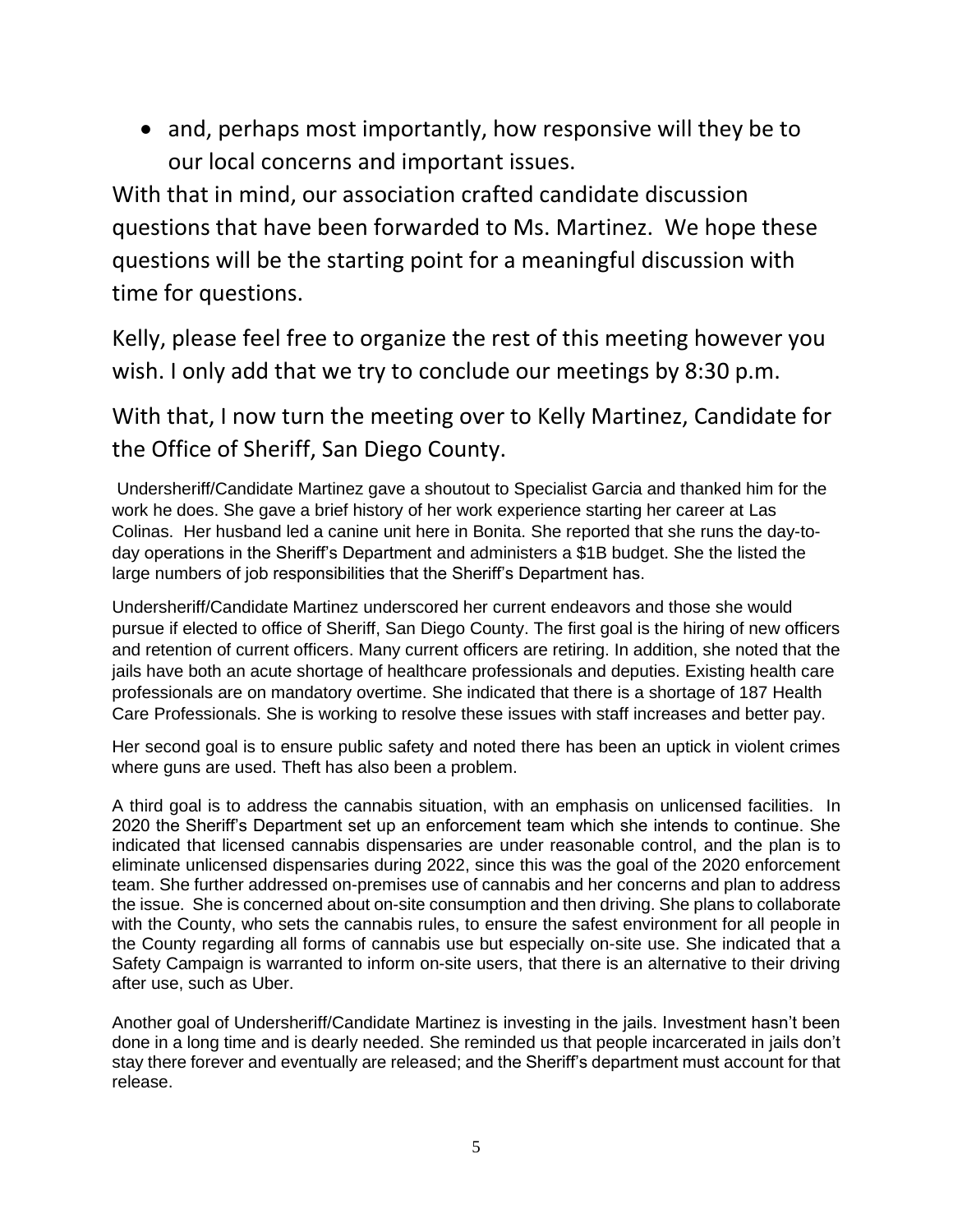Judy mentioned the issue of Sr. Patrol training and wanted a training location to be in the South Bay vs. always in Poway. Undersheriff/Candidate Martinez recognized the Sr. Patrol and the benefits they bring to Bonita and other communities. She noted the next Sr. Patrol academy will start on February 22, 2022. Candidate Martinez floated the idea of on-line training, such as using Zoom or Teams combined with on-site training. Jim Woodford, a Sr. Patrol member for 15 years, told us he trained in Poway. He noted the Sheriff has a large facility in Rancho San Diego that could be used for training. Undersheriff/Candidate said she was familiar with that facility and was aware of other facilities that could be used such as the one at Southwestern College.

People talked about the Safety Center located at the Greg Cox Civic Center and the benefits of the Safety Center to the Bonita area. People thought the Safety Center might be underutilized. Some thought retired military veterans might be a source for new Sr. Patrol officers. Jim noted that the Safety Center accommodates three groups: The Sheriff Deputies, the Chula Vista Police, and the CHP and all three have a stake in how the location is operated. He further noted that Chula Vista has developed their own operations center, located in the Otay Ranch area, and that they now use the Chula Vista center and has not the Bonita center. Jim noted the Sr. Patrol in Bonita used to have 20 members but currently has only 12. Consequently, they can only put out a car 3 x week vs. two cars/day in the past. Jim noted that they have office space at the Bonita/Sunnyside Fire Department and use the facilities there for parking their cars and the Speed trailer. The parking lot at the Safety Center is not adequate for parking the cars and the trailer.

Jim Woodford postulated that retired military vets would be an asset in hiring. John Taylor thought it might be a good idea to reach out to the American Legion for recruits. Other people thought that recruitment was a good idea because they did not want the Safety Center to close. Jim noted that the Sheriff's Deputies do write their reports at the Safety Center. Jim Woodford noted they were having trouble attaching and towing the Speed trailer.

In reference to Candidate Martinez, Jim Groth thought people should research why there is a lack of recruits and perhaps incentives might make a difference. Candidate Martinez said she would look at all alternatives including thought certain underemployed workers, or people looking for a career change, might be considered as recruits. Judy supported Jim Groth and noted San Diego is a wonderful place to work but need support from all levels of the Sheriff's Dept to both retain and hire new workers. The Candidate told us that it takes one year to train a recruit.

Candidate Martinez indicated the Sheriff's Dept. has received \$100 million to recruit jail-based healthcare professionals. However, the Sheriff's Dept. must compete with other types of healthcare facilities for the same workforce. In closing, Candidate Martinez noted she will be Acting Sheriff starting Friday, February  $4<sup>th</sup>$ . We thanked Candidate Martinez for her time and interest in our community.

# **Continuing Business**: None

# **Community Forum:**

**Traffic/Roads** – Mike Clowers provide the following written report.

On Friday, January 28th the County Traffic Advisory Committee approved the installation of an all-way stop on Proctor Valley Road at Jonel Way/Bonita Meadows Lane.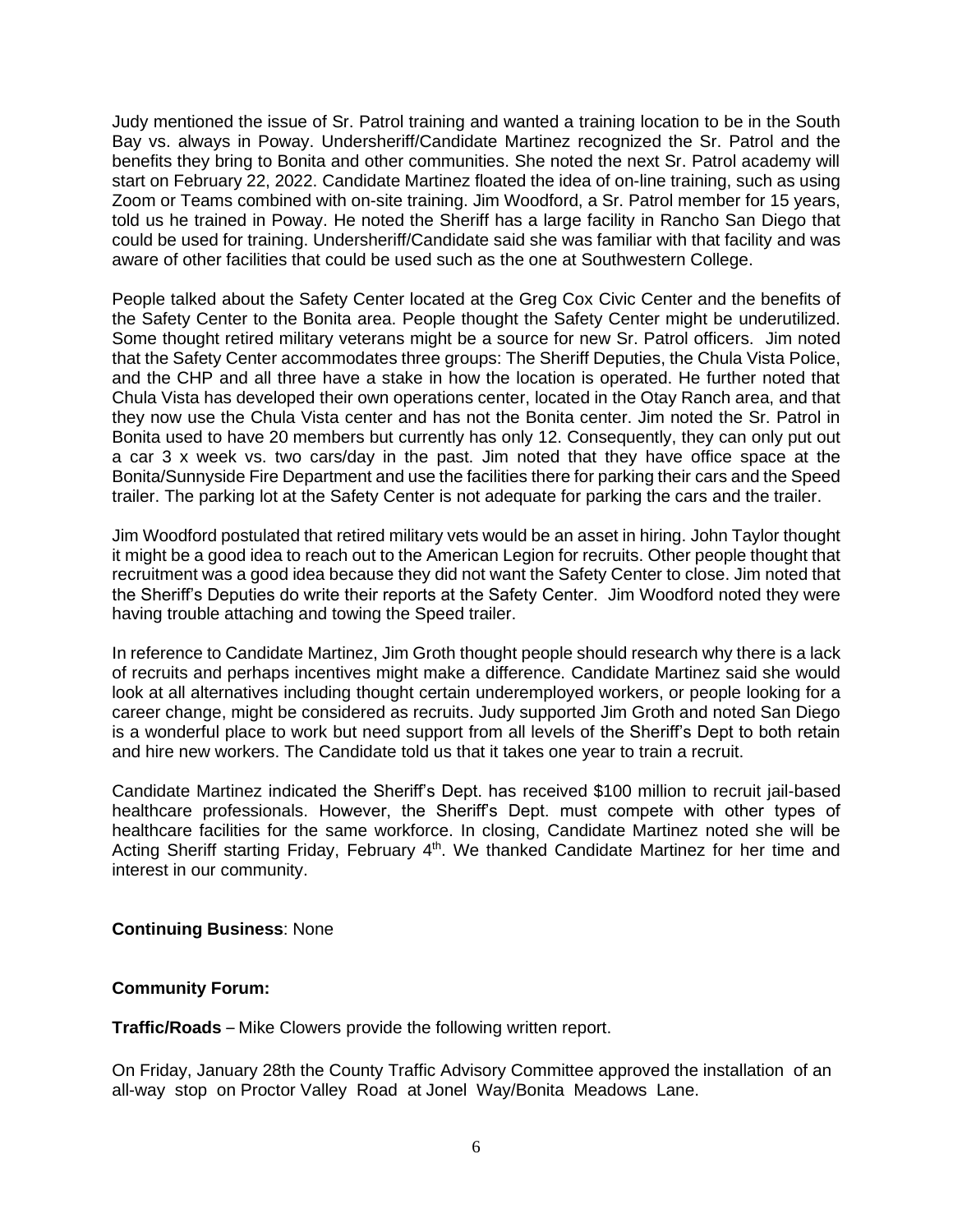TAC also approved a three-way stop in the Highlands at the intersection of Central and Country Trails.

These two items will go to the Board of Supervisors on May 18th for final approval.

After receiving some community concerns about the speeding thru the school zone on Sweetwater Road at Valley Road adjacent to Valley Vista Elementary School I went there to take a closer look. There is currently a School Zone Warning "when children are present "signs east- and west-bound. There is a School crosswalk at Valley Road that is monitored by a signal light.

The community would like to see flashing yellow school zone warning lights installed in the eastand west-bound lanes on Sweetwater Road that are set to a determined time throughout the day, just like the warning signs on San Miguel Road at Sunnyside Elementary School.

County roads maintenance crews were in the Sunnyside area cleaning up tumble weeds, brush and the sidewalk leading up to Sunnyside Elementary School from Bonita Road. I also received a phone call from department manager Steve Croft of the County Roads Maintenance Department. Steve told me he has only three people on staff and they are not able to get help from the Probation Dept to assist with brush clearing.

|                                    | County:        | <b>Chula Vista:</b> |
|------------------------------------|----------------|---------------------|
| Pothole repairs, graffiti removal, | (877) 684-8000 | (619) 397-6000      |
| <b>Burned-out streetlights:</b>    |                |                     |
| Illegal dumping:                   | (858) 694-2212 | (619) 397-6000      |

**Planning Group** – Steve Stonehouse reported that the last Planning Group meeting included election of officers, a decision to table the sign request by the local 7/11 and heard and passed a set-back variance request at 3985 Vista San Miguel.

**Membership** – Sharon Coleman told us the new SVCA medallion was installed on the Welcome to Bonita sign and looks nice. She has the old medallion which perhaps the Bonita Museum might like to have. Sharon then gave a membership update:

Org/Profit Partner - 4, Org/Non-Profit Partner- 6 (includes 1 Gold), Silver/Family- 1 Family- 20, Individuals- 12, Gold- 19. She also mentioned the various costs associated with membership: Gold \$250, Silver \$100, Family \$25, Individual \$15, and Organizations \$50

**Sr. Volunteer Patrol** - Jim Woodford reported there were no patrols in January. However, one person manned the Safety Center front counter twice a week for a total of 36 hours.

**Trails:** Mike Kukuchek. Mark was not available.

Sweetwater Valley Civic Association

List of Concerns for discussion with candidates for the Office of San Diego Sheriff

1. If you are elected Sheriff of San Diego County, how will you address our specific community safety issues related to living in an unincorporated area located in the middle of a large metropolis?